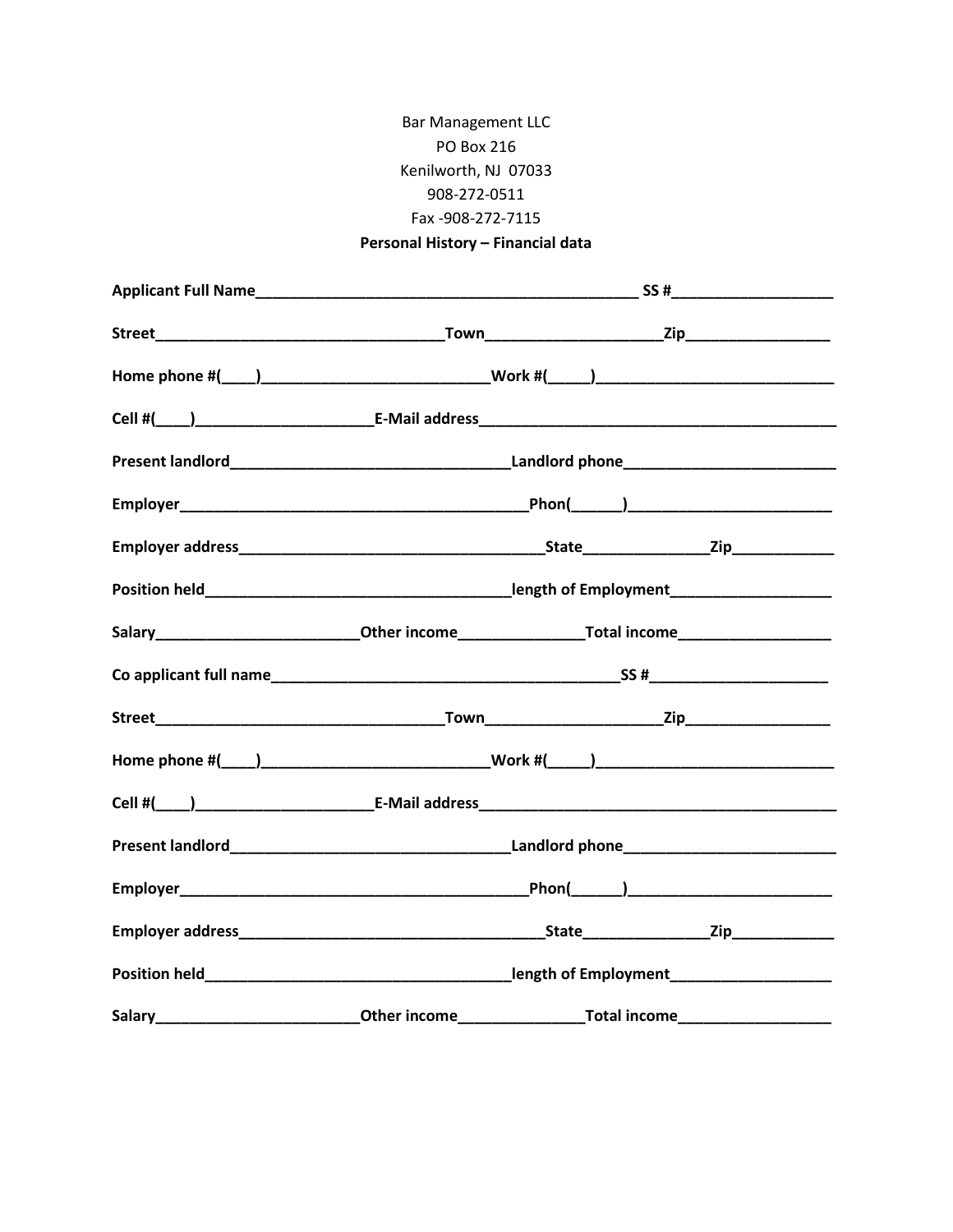## **Credit Release**

**Bar management LLC is hereby authorized to do a background check to include credit, criminal check and eviction check**

| Lease Applicant's personal reference (other than relatives) |                                                                                                                  |  |
|-------------------------------------------------------------|------------------------------------------------------------------------------------------------------------------|--|
|                                                             |                                                                                                                  |  |
|                                                             |                                                                                                                  |  |
|                                                             |                                                                                                                  |  |
|                                                             |                                                                                                                  |  |
|                                                             |                                                                                                                  |  |
| Co- Applicant's personal reference (other than relatives)   |                                                                                                                  |  |
|                                                             |                                                                                                                  |  |
|                                                             |                                                                                                                  |  |
|                                                             |                                                                                                                  |  |
|                                                             |                                                                                                                  |  |
|                                                             |                                                                                                                  |  |
| <b>Bank references:</b>                                     |                                                                                                                  |  |
|                                                             |                                                                                                                  |  |
|                                                             | Bank Phone # The Contract of The Phone Phone Phone Phone Phone Phone Phone Phone Phone Phone Phone Phone Phone P |  |
|                                                             |                                                                                                                  |  |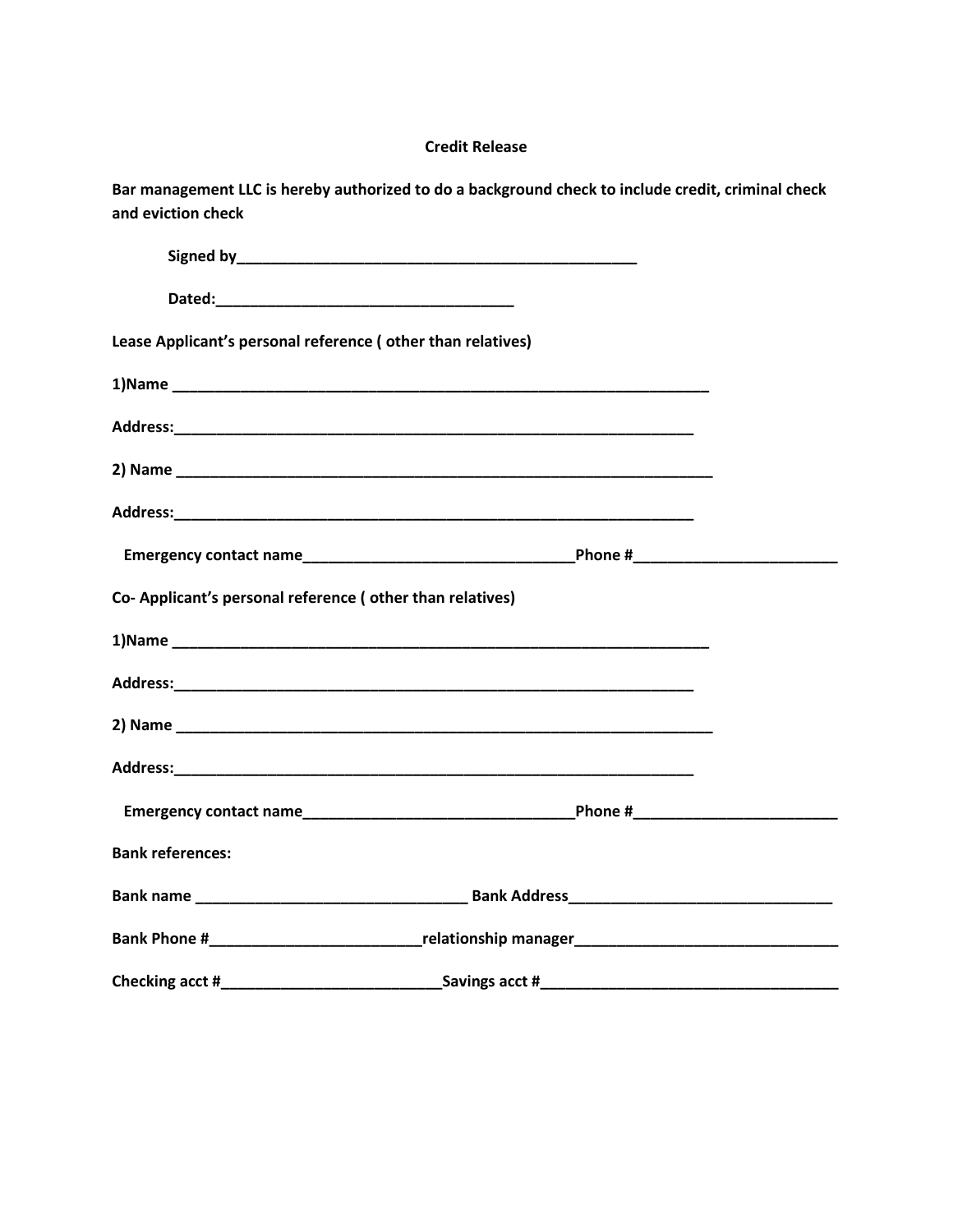|                                                                                   | <b>Bar Management LLC</b>    |  |
|-----------------------------------------------------------------------------------|------------------------------|--|
|                                                                                   | <b>PO Box 216</b>            |  |
|                                                                                   | Kenilworth, NJ 07033         |  |
|                                                                                   | 908-272-0511                 |  |
|                                                                                   | Fax -908-272-7115            |  |
|                                                                                   | <b>Rental Application</b>    |  |
|                                                                                   | <b>Please read carefully</b> |  |
|                                                                                   |                              |  |
|                                                                                   |                              |  |
| How much rent do you pay at your present address \$______________________________ |                              |  |
| Reason for moving <b>Example 2018 Reason</b> for moving                           |                              |  |
| Residents in apartment: Adults #_________________Children#______________________  |                              |  |
|                                                                                   |                              |  |
|                                                                                   |                              |  |
|                                                                                   |                              |  |
|                                                                                   |                              |  |
|                                                                                   |                              |  |
|                                                                                   |                              |  |
|                                                                                   |                              |  |
|                                                                                   | <b>Rules and Conditions</b>  |  |

- **1. All applications and deposits are accepted subject to the approval of the landlord, The landlord reserves the right to check all information stated above and on your financial form.**
- **2. The security deposit will be returned to you upon termination of your tenancy and compliance with the terms of your lease. Tenant must give landlord a 30 advance written notice of their intent to vacate the premises. This notice shall be on the first day of a given month to terminate on the last day of the given month. Security deposits may not be used as rent and will be returned to the tenant within 30 days after the tenant vacates the premises. Landlord will inspect the vacated unit to determine that unit is returned in a broom swept condition with no damage.**